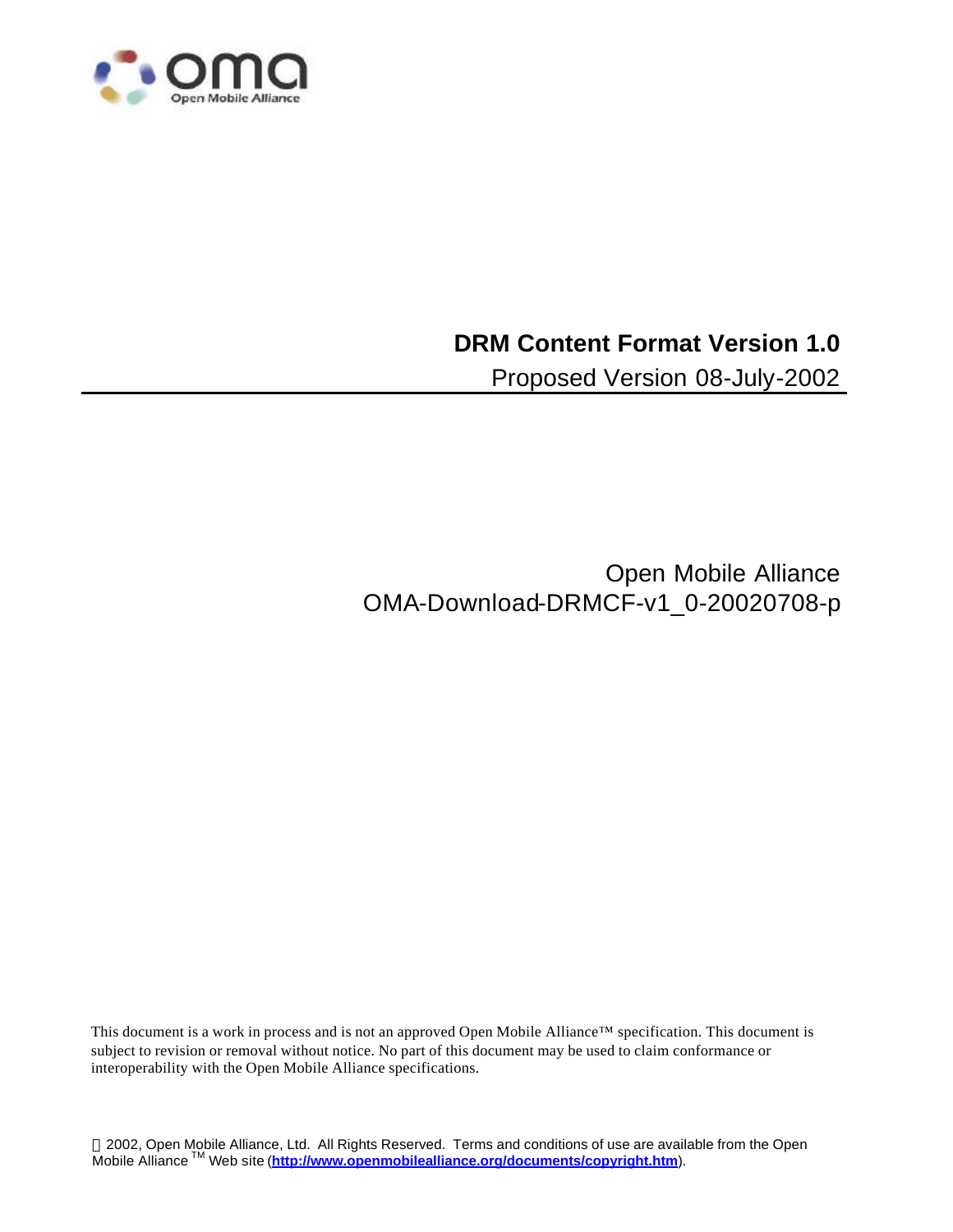© 2002, Open Mobile Alliance, Ltd. All rights reserved.

Terms and conditions of use are available from the Open Mobile Alliance<sup> $TM$ </sup> Web site at http://www.openmobilealliance.org/documents/copyright.htm).

You may use this document or any part of the document for internal or educational purposes only, provided you do not modify, edit or take out of context the information in this document in any manner. You may not use this document in any other manner without the prior written permission of the Open Mobile Alliance™. The Open Mobile Alliance authorises you to copy this document, provided that you retain all copyright and other proprietary notices contained in the original materials on any copies of the materials and that you comply strictly with these terms. This copyright permission does not constitute an endorsement of the products or services offered by you.

The Open Mobile Alliance™ assumes no responsibility for errors or omissions in this document. In no event shall the Open Mobile Alliance be liable for any special, indirect or consequential damages or any damages whatsoever arising out of or in connection with the use of this information*.*

This document is not a Open Mobile Alliance™ specification, is not endorsed by the Open Mobile Alliance and is informative only. This document is subject to revision or removal without notice. No part of this document may be used to claim conformance or interoperability with the Open Mobile Alliance specifications.

Open Mobile Alliance™ members have agreed to use reasonable endeavors to disclose in a timely manner to the Open Mobile Alliance the existence of all intellectual property rights (IPR's) essential to the present document. However, the members do not have an obligation to conduct IPR searches. The information received by the members is publicly available to members and non-members of the Open Mobile Alliance and may be found on the "WAP IPR Declarations" list at http://www.wapforum.org/what/ipr.htm. Essential IPR is available for license on the basis set out in the schedule to the Open Mobile Alliance Application Form.

No representations or warranties (whether express or implied) are made by the Open Mobile Alliance™ or any Open Mobile Alliance member or its affiliates regarding any of the IPR's represented on this "WAP IPR Declarations" list, including, but not limited to the accuracy, completeness, validity or relevance of the information or whether or not such rights are essential or non-essential.

This document is available online in PDF format at http://www.openmobilealliance.org/.

Known problems associated with this document are published at http://www.openmobilealliance.org/.

Comments regarding this document can be submitted to the Open Mobile Alliance™ in the manner published at http://www.openmobilealliance.org/technical.htm.

| Document History                                                 |               |
|------------------------------------------------------------------|---------------|
| $OMA-Download-DRMCF-v1$ 0-20020708-p<br>$\overline{\phantom{a}}$ | <b>urrent</b> |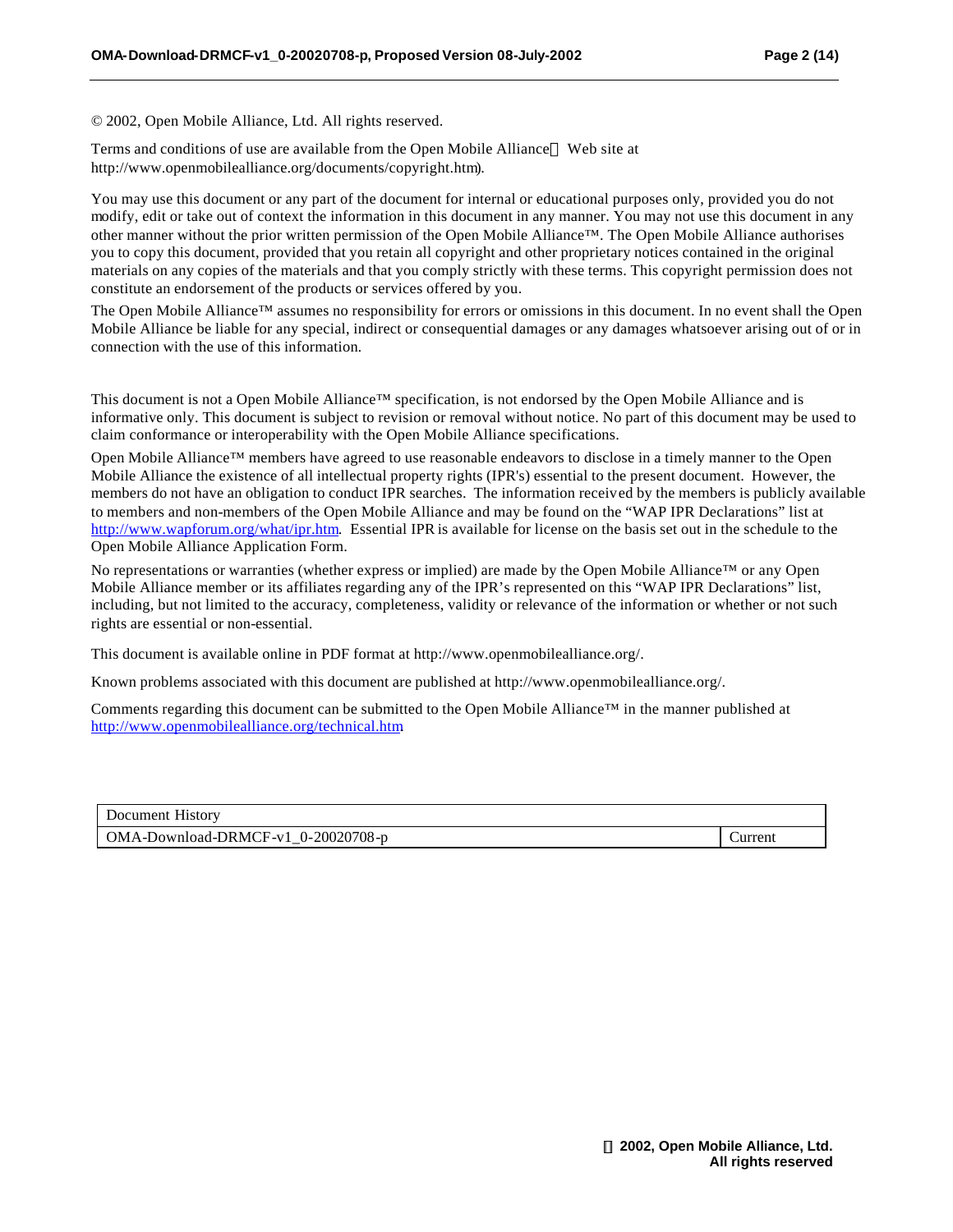# Contents

| <b>APPENDIX B.</b> |  |
|--------------------|--|
| APPENDIX C.        |  |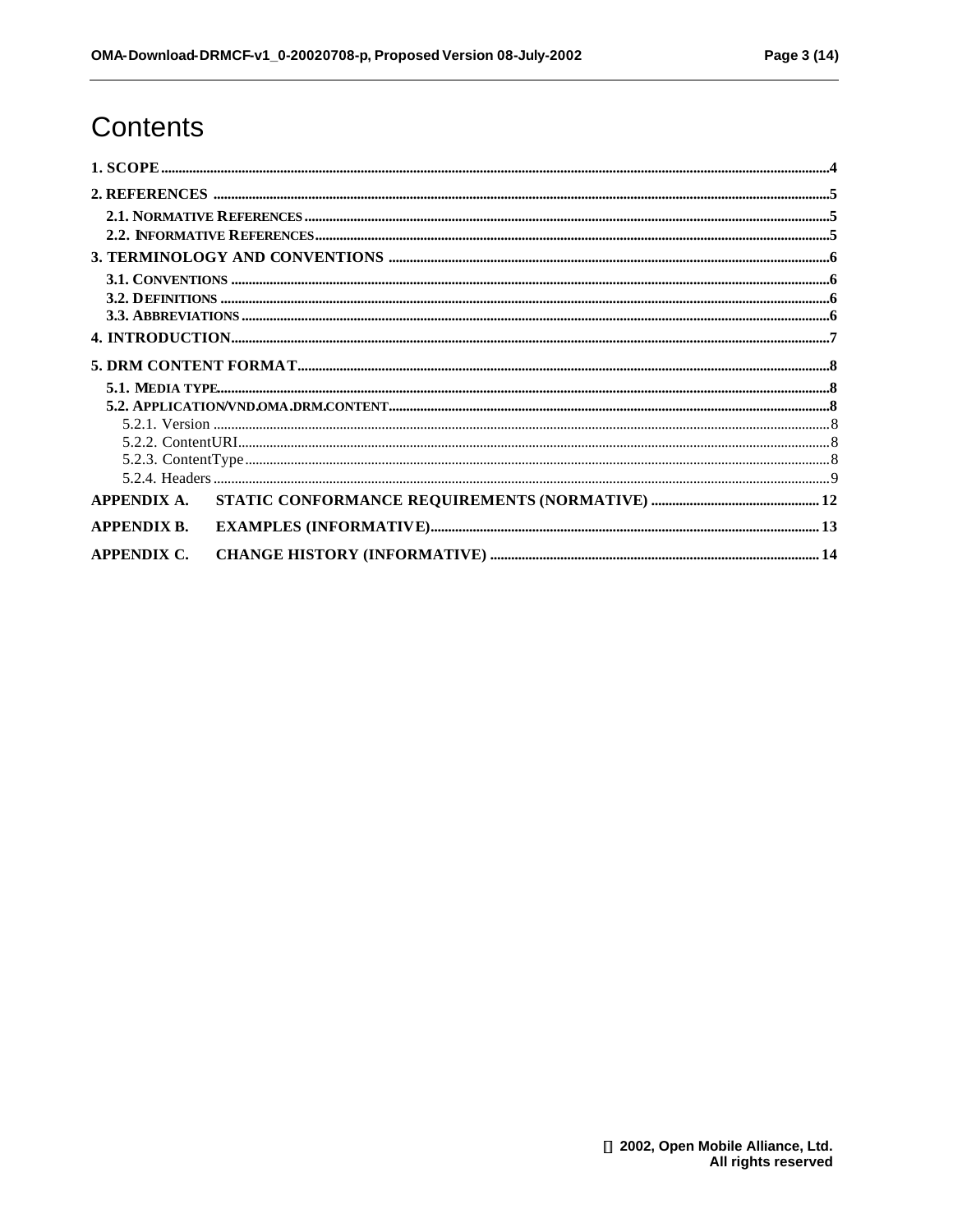# **1. Scope**

Open Mobile Alliance (OMA) Wireless Application Protocol (WAP) is a result of continuous work to define an industry-wide specification for developing applications that operate over wireless communication networks. The scope for the Open Mobile Alliance is to define a set of specifications to be used by service applications. The wireless market is growing very quickly, and reaching new customers and providing new services. To enable operators and manufacturers to meet the challenges in advanced services, differentiation, and fast/flexible service creation, WAP defines a set of protocols in transport, session and application layers. For additional information on the WAP architecture, refer to "*Wireless Application Protocol Architecture Specification"* [WAPARCH].

The scope of OMA "*Digital Rights Management*" is to enable the controlled consumption of digital media objects by allowing content providers to express usage rights, e.g., the ability to preview DRM content, to prevent downloaded DRM content from being illegally forwarded (copied) to other users, and to enable superdistribution of DRM content. The defined technology is an initial DRM system that can be extended into a more comprehensive and secure DRM system.

The scope for this specification is to define the content format for DRM protected encrypted media objects and associated metadata. The content format is intended to be used in the separate delivery DRM method defined in the OMA "*Digital Rights Management*" specification.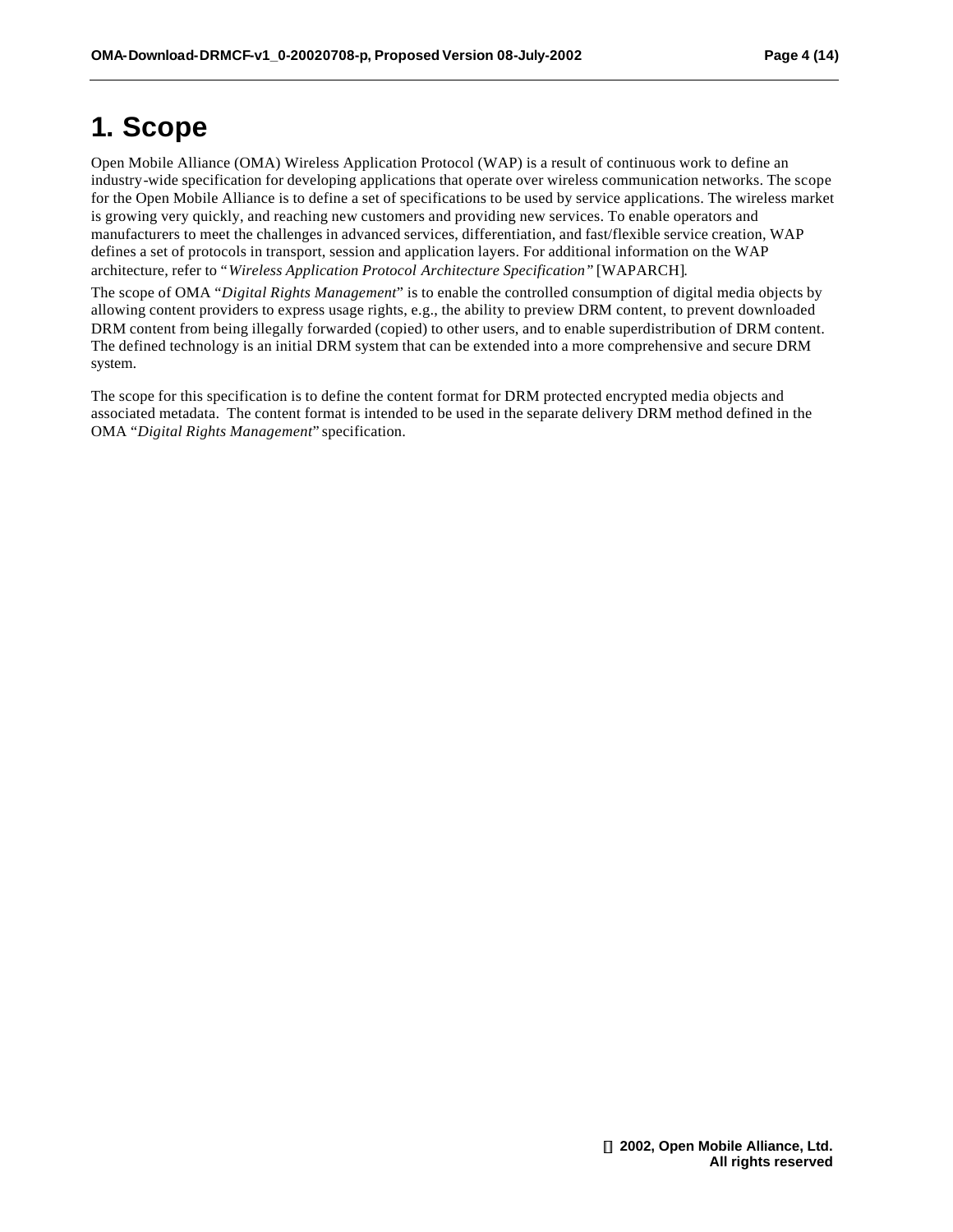# **2. References**

## **2.1. Normative References**

| [CREQ]    | "Specification of WAP Conformance Requirements". WAP Forum <sup>TM</sup> . WAP-221-CREQ.<br>http://www.openmobilealliance.org/                      |
|-----------|-----------------------------------------------------------------------------------------------------------------------------------------------------|
| [RFC2119] | "Key words for use in RFCs to Indicate Requirement Levels". S. Bradner. March 1997.<br>http://www.ietf.org/rfc/rfc2119.txt                          |
| [RFC2234] | "Augmented BNF for Syntax Specifications: ABNF". D. Crocker, Ed., P. Overell.<br>November 1997. http://www.ietf.org/rfc/rfc2234.txt                 |
| [RFC2392] | "Content-ID and Message-ID Uniform Resource Locators". E. Levinson. August 1998.<br>http://www.ietf.org/rfc/rfc2392.txt                             |
| [RFC2396] | "Uniform Resource Identifiers (URI): Generic Syntax". T. Berners-Lee, R. Fielding, L. Masinter.<br>August 1998. http://www.ietf.org/rfc/rfc2396.txt |
| [RFC2616] | "Hypertext Transfer Protocol -- HTTP/1.1". R. Fielding, et al. June 1999.<br>http://www.ietf.org/rfc/rfc2616.txt.                                   |
| [REC2630] | "Cryptographic Message Syntax". R. Housley. June 1999. http://www.ietf.org/rfc/rfc2630.txt                                                          |
| [WSP]     | "Wireless Session Protocol". WAP Forum <sup><math>M</math></sup> , WAP-230-WSP.<br>http://www.openmobilealliance.org/                               |
| [DRMREL]  | "DRM Rights Expression Language". Open Mobile Alliance <sup>TM</sup> . OMA-Download-DRMREL-<br>v1_0. http://www.openmobilealliance.org/             |

### **2.2. Informative References**

[WAPARCH] "WAP Architecture". WAP Forum<sup>TM</sup>. WAP-210-WAPArch. http://www.openmobilealliance.org/ [DRM] "Digital Rights Management". Open Mobile Alliance<sup>TM</sup>. OMA-Download-DRM-v1\_0. http://www.openmobilealliance.org/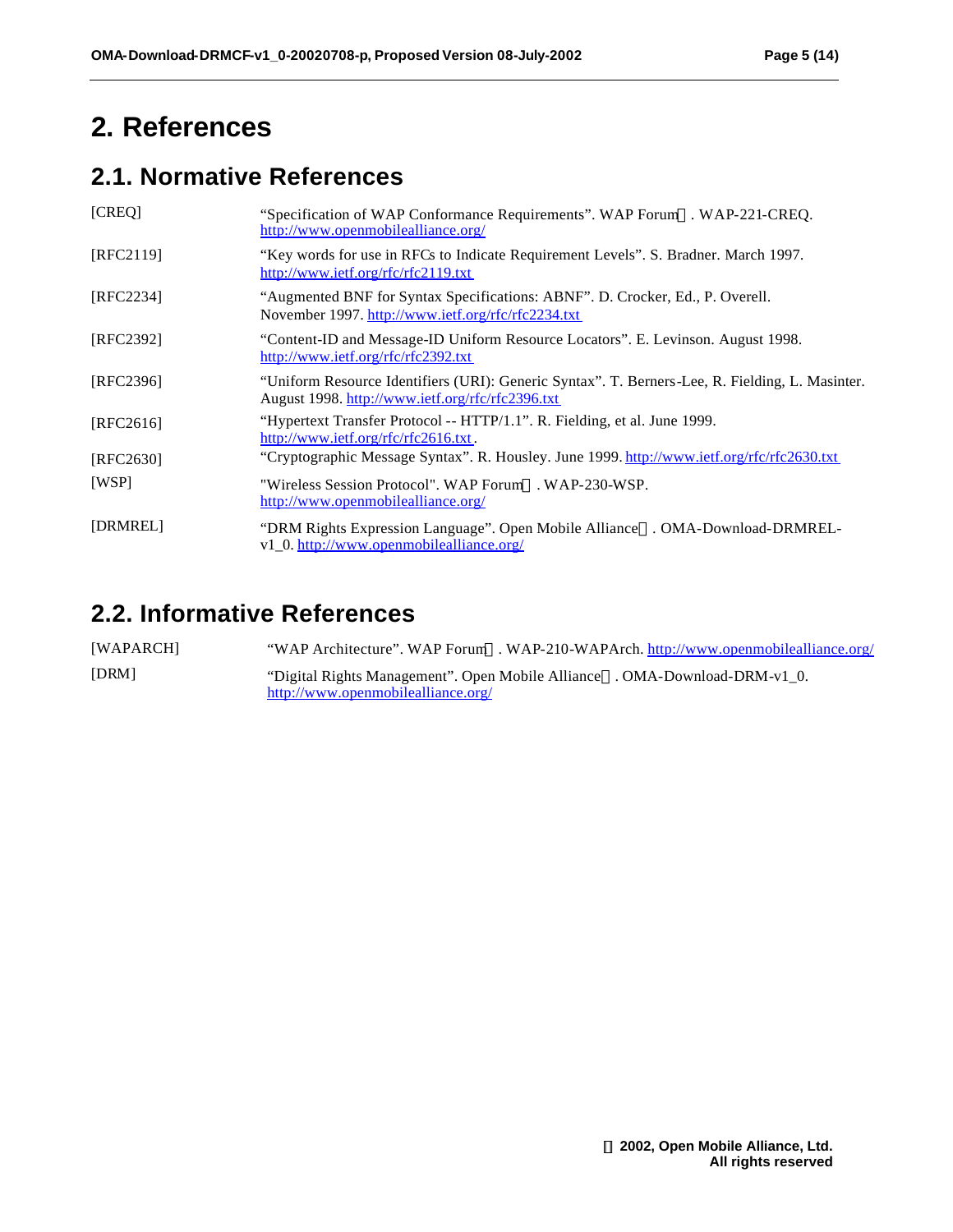# **3. Terminology and Conventions**

## **3.1. Conventions**

The key words "MUST", "MUST NOT", "REQUIRED", "SHALL", "SHA LL NOT", "SHOULD", "SHOULD NOT", "RECOMMENDED", "MAY", and "OPTIONAL" in this document are to be interpreted as described in [RFC2119].

All sections and appendixes, except "Scope" and "Introduction", are normative, unless they are explicitly indicated to be informative.

## **3.2. Definitions**

| Asset                   | Content governed by rights. See DRM content.                                                                                                                                                                                                     |  |  |
|-------------------------|--------------------------------------------------------------------------------------------------------------------------------------------------------------------------------------------------------------------------------------------------|--|--|
| Composite object        | A media object that contains other media objects by inclusion.                                                                                                                                                                                   |  |  |
| <b>Content</b>          | A media object                                                                                                                                                                                                                                   |  |  |
| <b>Consuming device</b> | A mobile device consuming DRM content.                                                                                                                                                                                                           |  |  |
| <b>DRM</b> agent        | A user agent in the device that enforces the rights and controls the consumption of<br>DRM content on the device.                                                                                                                                |  |  |
| <b>DRM</b> content      | Content that is consumed according to a set of rights. DRM content may be in<br>encrypted DRM Content Format or in plaintext delivered inside a DRM message                                                                                      |  |  |
| <b>DRM</b> message      | A message containing a media object and an optional rights object. Media objects<br>received inside a DRM message must not leave the device. The optional rights object<br>defines additional consumption rules for the media object.            |  |  |
| Media object            | A piece of digital content e.g. a ringing tone, screen saver, Java game or any other<br>digital resource.                                                                                                                                        |  |  |
| Media type              | A MIME media type.                                                                                                                                                                                                                               |  |  |
| <b>Rights</b>           | Permissions and constraints defining under which circumstances access is granted to<br>DRM content.                                                                                                                                              |  |  |
| <b>Rights issuer</b>    | An entity who issues rights objects.                                                                                                                                                                                                             |  |  |
| <b>Rights object</b>    | An instance of rights                                                                                                                                                                                                                            |  |  |
| Separate delivery       | Delivery of the rights object and content via separate transports.                                                                                                                                                                               |  |  |
| Superdistribution       | A mechanism that (1) allows the end user to redistribute the encrypted DRM content to<br>other end users through potentially insecure channels and (2) enables the receipients to<br>obtain initial rights for the superdistributed DRM content. |  |  |

### **3.3. Abbreviations**

| <b>AES</b>  | <b>Advanced Encryption Standard</b>   |  |  |
|-------------|---------------------------------------|--|--|
| <b>CBC</b>  | Cipher Block Chaining                 |  |  |
| <b>CEK</b>  | <b>Content Encryption Key</b>         |  |  |
| <b>DRM</b>  | Digital Rights Management             |  |  |
| <b>HTTP</b> | <b>Hypertext Transfer Protocol</b>    |  |  |
| <b>MIME</b> | Multipurpose Internet Mail Extensions |  |  |
| <b>OMA</b>  | Open Mobile Alliance                  |  |  |
| URI         | Uniform Resource Identifier           |  |  |
| <b>URL</b>  | Uniform Resource Locator              |  |  |
| <b>URN</b>  | Uniform Resource Name                 |  |  |
| WAP         | Wireless Application Protocol         |  |  |
| <b>WSP</b>  | <b>Wireless Session Protocol</b>      |  |  |
|             |                                       |  |  |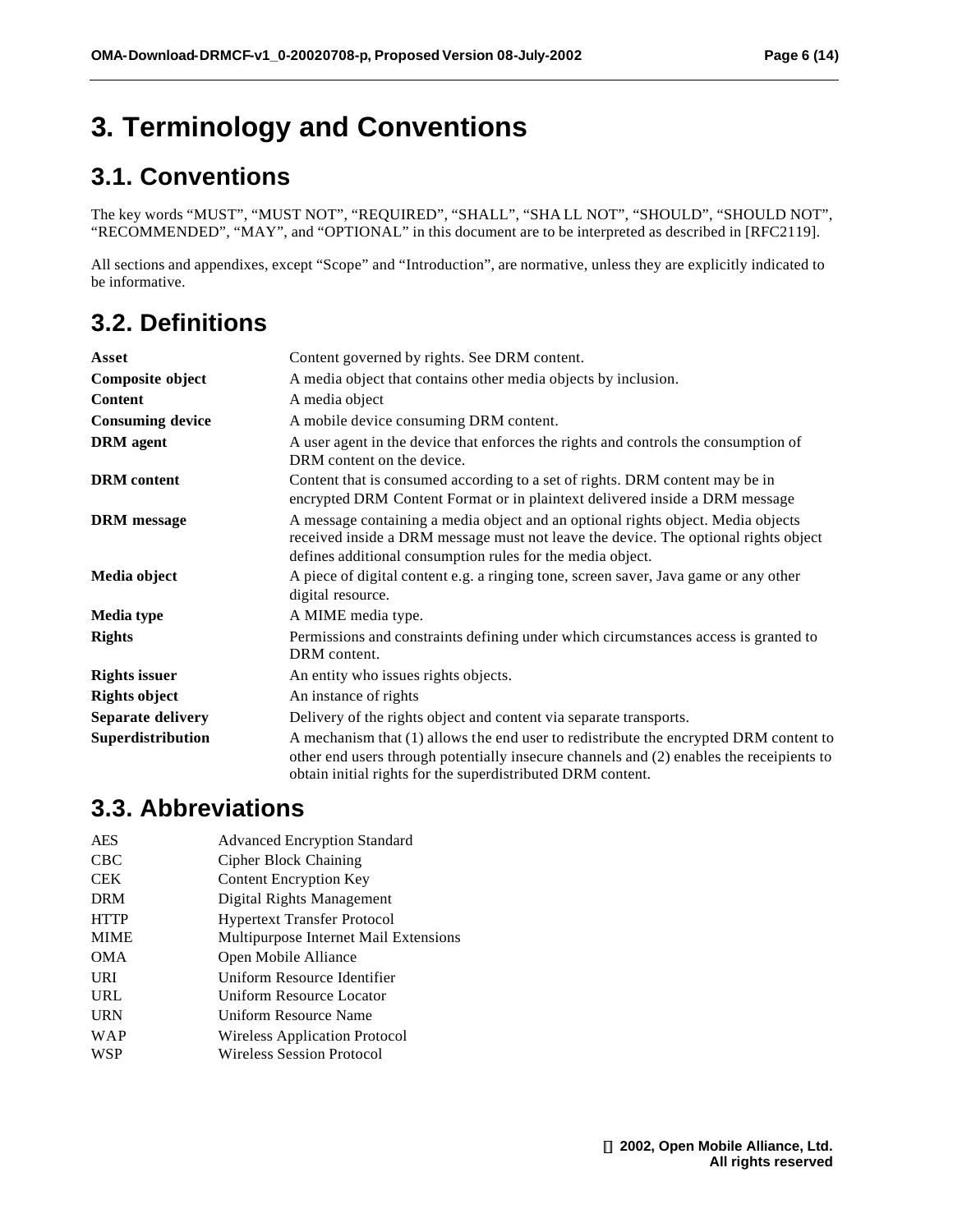# **4. Introduction**

OMA Digital Rights Management [DRM] defines a separate delivery DRM method in which the media object is encrypted and the rights containing the encryption key are delivered to the device via WAP push.

This specification defines the DRM content format for the encrypted media object. In addition to encrypting the media object the DRM content format supports metadata such as

- Original content type of the media object
- Unique identifier for this DRM protected media object to associate it with rights
- Information about the encryption details
- Information about the rights issuing service for this DRM protected media object

The metadata can be easily extended by using a mechanism similar to HTTP and MIME headers.

The DRM Content Format is closely related to the Rights Expression Language specification [DRMREL] that defines the syntax and semantics for the rights objects.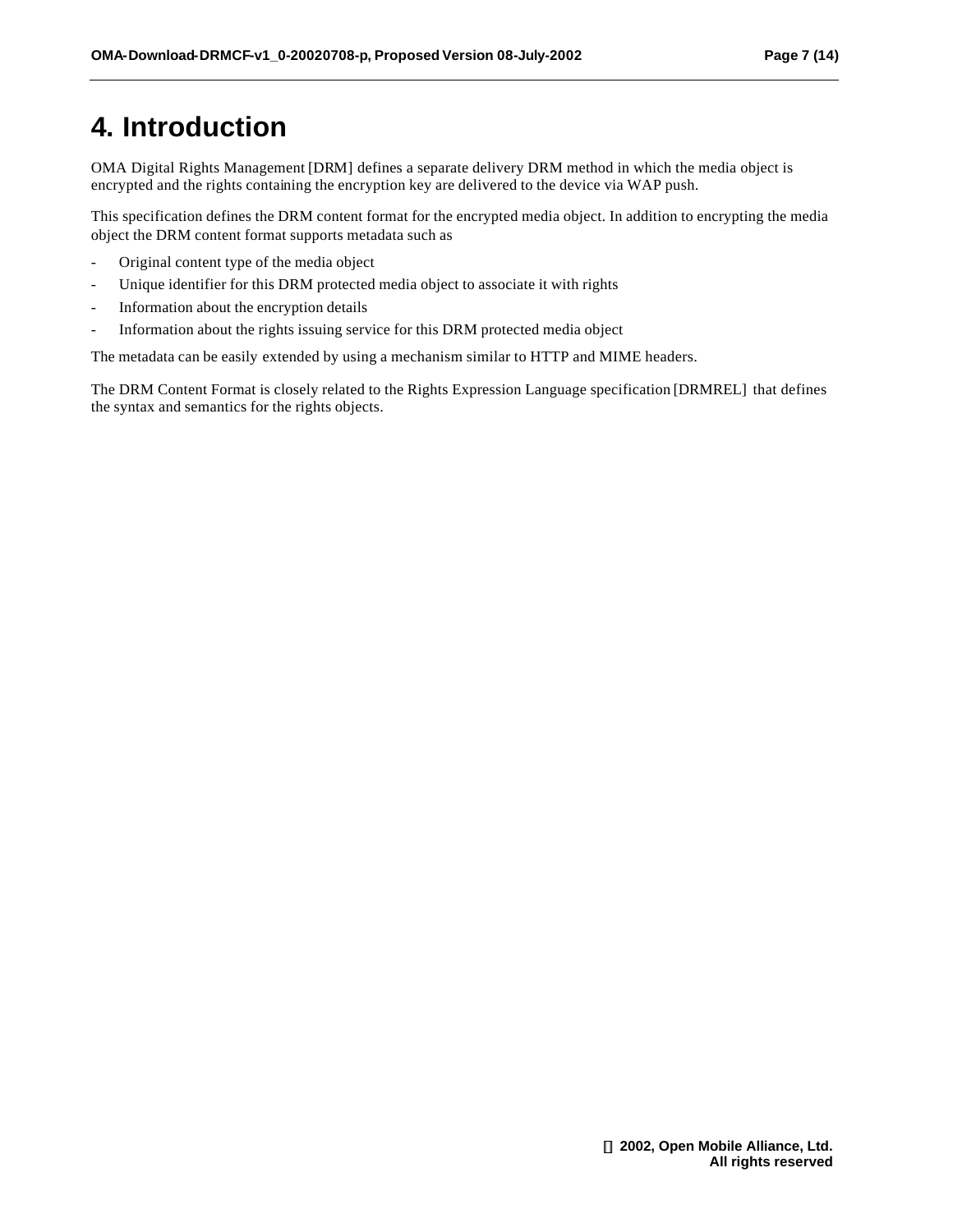# **5. DRM Content Format**

This section defines the content format for protected DRM content.

### **5.1. Media type**

The MIME type for objects conforming to the format defined in this section MUST be

```
application/vnd.oma.drm.content
```
### **5.2. Application/vnd.oma.drm.content**

The structure of DRM protected content MUST be according to the table below.

| <b>Field name</b> | <b>Type</b>           | <b>Purpose</b>                                                    |
|-------------------|-----------------------|-------------------------------------------------------------------|
| Version           | Uint8                 | Version number                                                    |
| ContentURILen     | Uint8                 | Length of the Content URI field                                   |
| ContentTypeLen    | Uint <sub>8</sub>     | Length of the Content Type field                                  |
| ContentURI        | ContentURILen octets  | The unique identifier of this content object.                     |
| ContentType       | ContentTypeLen octets | The MIME media type of the plaintext data.                        |
| HeadersLen        | Uintvar               | Length of the Headers field                                       |
| DataLen           | Uintvar               | Length of the Data field                                          |
| Headers           | HeadersLen octets     | Headers define additional meta data about this<br>content object. |
| Data              | DataLen octets        | The encrypted data                                                |

#### **Table 1. DRM content fields**

*Uint8, uintvar and octet* are as defined in Wireless Session Protocol [WSP].

### 5.2.1. Version

The *Version* field defines which version of DRM Content Format specification was used by the author of the content object. The value for the *Version* field MUST be 1 for objects conforming to this specification.

### 5.2.2. ContentURI

The *ContentURI* field MUST contain a unique identifier for this DRM protected content object. The value MUST be a URI according to [RFC2396]. It is the responsibility of the content author to guarantee the uniqueness of the *ContentURI.* URI schemes like "cid:local-part@domain" as defined in [RFC2392] MAY be used.

If the content object is referenced from a DRM rights object, the value of the *ContentURI* field MUST match the value of the referencing element of the rights object as defined in [DRMREL].

### 5.2.3. ContentType

The *ContentType* field MUST define the original MIME media type of the DRM protected content i.e. what content type the result of a successful decryption of the *Data* field represent.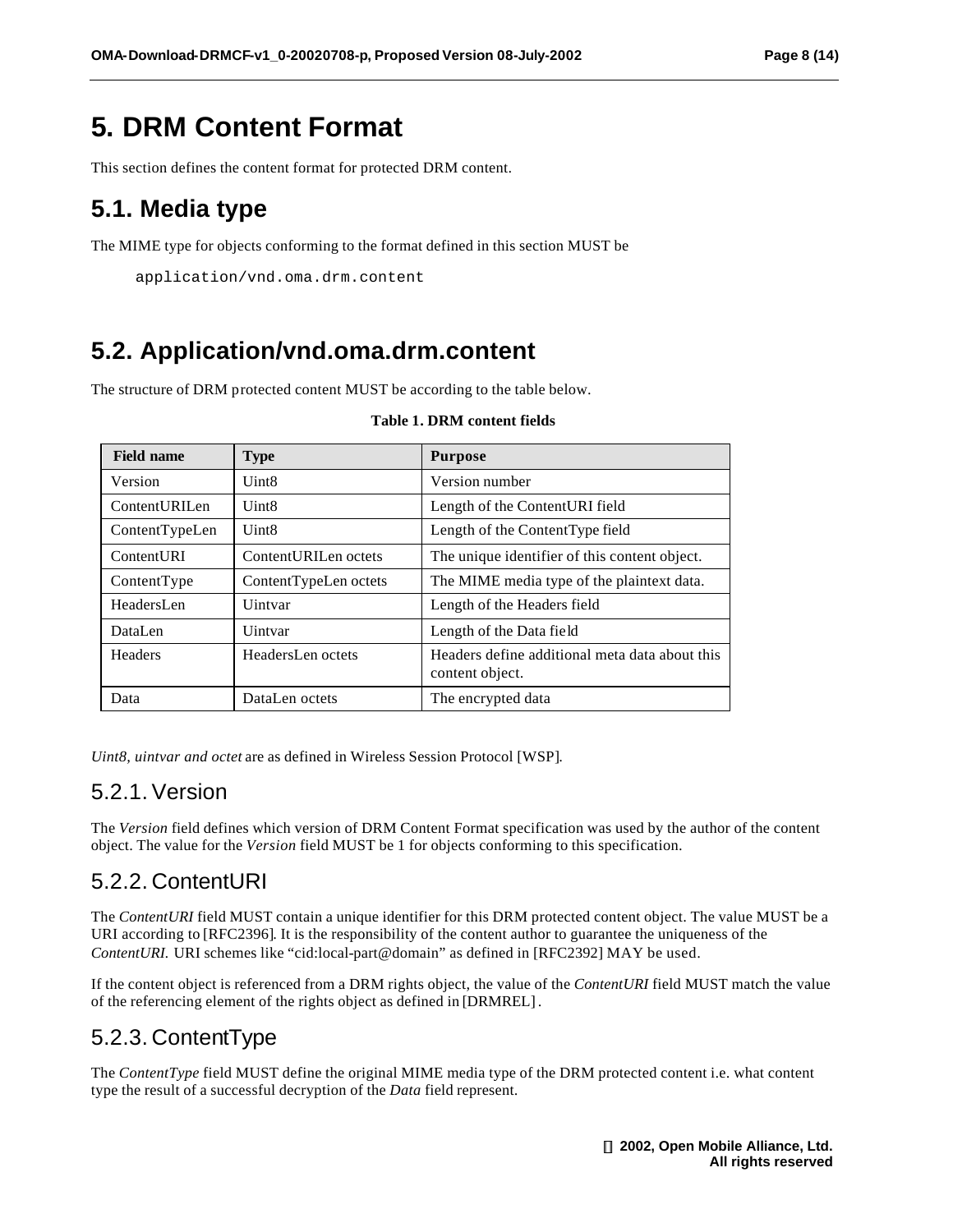### 5.2.4. Headers

The *Headers* field MAY contain headers defining additional meta data about the content. The headers are represented by name value pairs similar to HTTP headers [RFC2616]. Each header is defined using augmented Backus-Naur Form (BNF) [RFC2234].

Headers are encoded using textual encoding.

#### **5.2.4.1. Encryption-Method header**

The *EncryptionMethod* header defines how the encrypted content can be decrypted. The Augmented BNF grammar for the Encryption-Method header is defined below:

Encryption-Method := "Encryption-Method" ":" algorithm-id \*(";" parameter ) algorithm-id := token parameter := padding-scheme | plaintext-length

Values for the *algorithm-id* field are defined in the table below.

| Algorithm-id | <b>Semantics</b>                                                                     |  |  |
|--------------|--------------------------------------------------------------------------------------|--|--|
| "AES128CBC"  | AES symmetric encryption as defined by NIST.                                         |  |  |
|              | 128 bit keys.                                                                        |  |  |
|              | Cipher block chaining mode (CBC).                                                    |  |  |
|              | 128 bit initialization vector prefixing the ciphertext.                              |  |  |
|              | Padding according to RFC 2630, unless overridden by the<br>Padding-scheme parameter. |  |  |

**Table 2. Algorithm-id values**

#### **5.2.4.1.1. Encryption-method parameters**

All of the *Encryption-method* parameters are optional.

#### *padding-scheme*

The *padding-scheme* parameter defines how the last block of ciphertext is padded.

padding-scheme := padding "=" token

Supported padding schemes are defined in the table below:

#### **Table 3. Padding-scheme values**

| <b>Padding-scheme</b> | <b>Semantics</b>                                                                                    |  |
|-----------------------|-----------------------------------------------------------------------------------------------------|--|
| "RFC2630"             | Padding according to RFC 2630.                                                                      |  |
| "NULL"                | No padding.                                                                                         |  |
|                       | This padding-scheme MUST only be used in conjunction<br>with the <i>plaintext-length</i> parameter. |  |

#### *plaintext-length*

The *plaintext-length* parameter defines the length of the original plaintext. Some simple padding schemes may require that the plaintext length is explicitely defined. The device MUST support the plaintext-length parameter.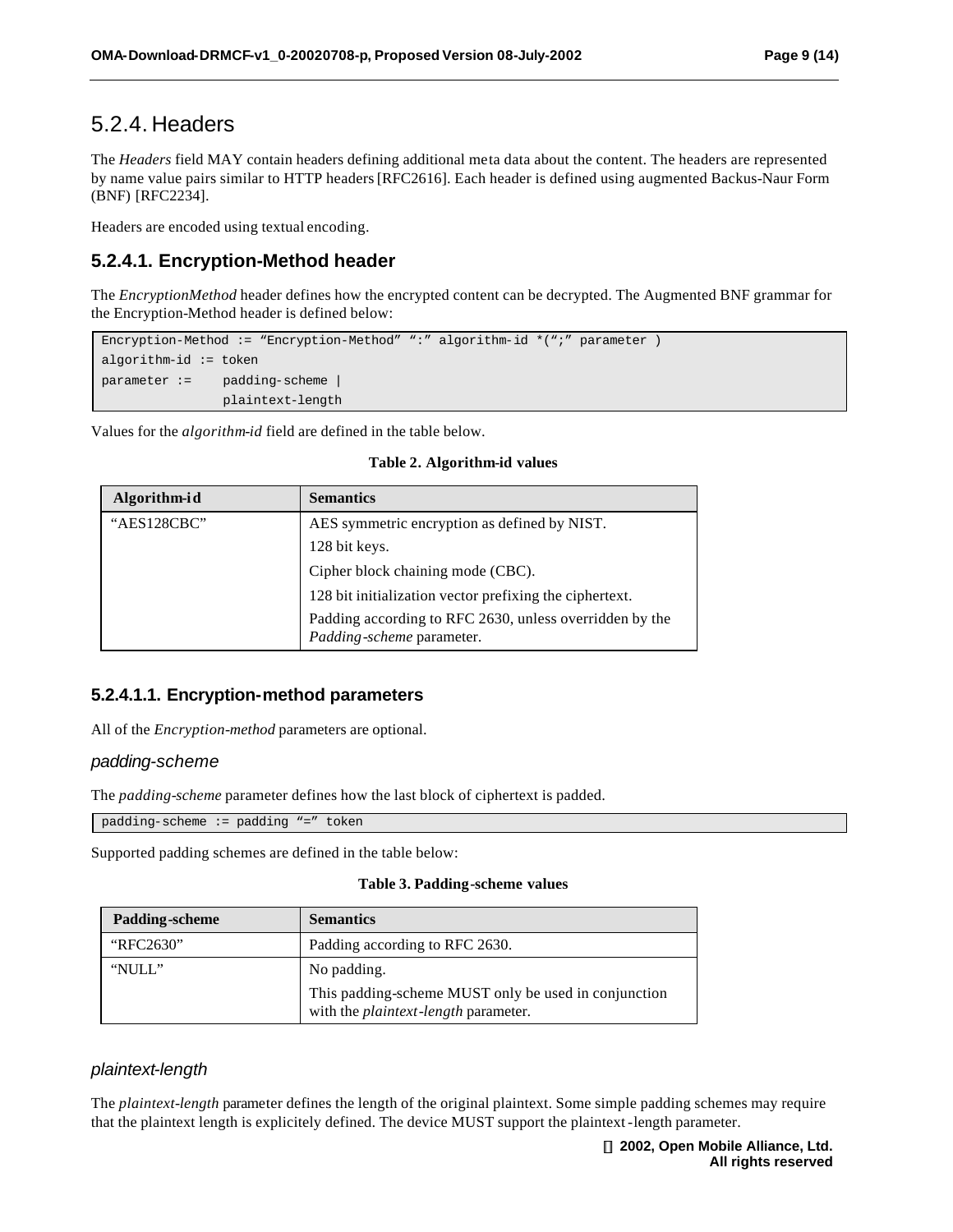```
plaintext-length := plaintextlen "=" 1*DIGIT
```
#### **5.2.4.2. Rights-Issuer header**

The *Rights-Issuer* header defines the Rights Issuer URLs. The Rights-Issuer URLs MAY be used by the consuming device to obtain rights for this DRM protected content object. The mechanism is defined in OMA DRM specification [DRM].

```
Rights-Issuer := "Rights-Issuer" ":" issuer-url
issuer-url := token
```
The value of the issuer-url MUST be a URL according to [RFC2396].

#### **5.2.4.3. Content-Name header**

The *Content-Name* header contains a descriptive name for this DRM protected content object. The name is only informative and the device MAY use it e.g. to derive a filename when the DRM protected object is received and stored into a local repository. Other names may be transmitted outside this object (e.g. Content-Disposition header in HTTP) and they may override the name specified in this element.

Content-Name := "Content-Name" ":" token

#### **5.2.4.4. Content-Description header**

The *Content-Description* header contains a description of the DRM protected content object. This text is informative and the device MAY display it to the user prior to using the Rights-Issuer-URL field.

Content-Description := "Content-Description" ":" token

#### **5.2.4.5. Content-Vendor header**

The *Content-Vendor* header contains a textual string representing the name of the organisation that provided the media object. This text is informative and the device MAY display it to the user prior to using the Rights-Issuer URL field.

Content-Vendor := "Content-Vendor" ":" token

#### **5.2.4.6. Icon-URI header**

The *Icon-URI* header contains a URI where an appropriate icon for this content may be retrievable from. The device MAY use this header to request the object at this URI, and if an appropriate content is returned, use this as an icon associated with the content to the user.

The value of the Icon-URI MUST be a URI according to [RFC2396].

Icon-URI := "Icon-URI" ":" token

#### **5.2.4.7. Unsupported headers**

Content author MAY insert additional headers to the *Headers* field. Additional headers MUST follow the generic syntax defined below.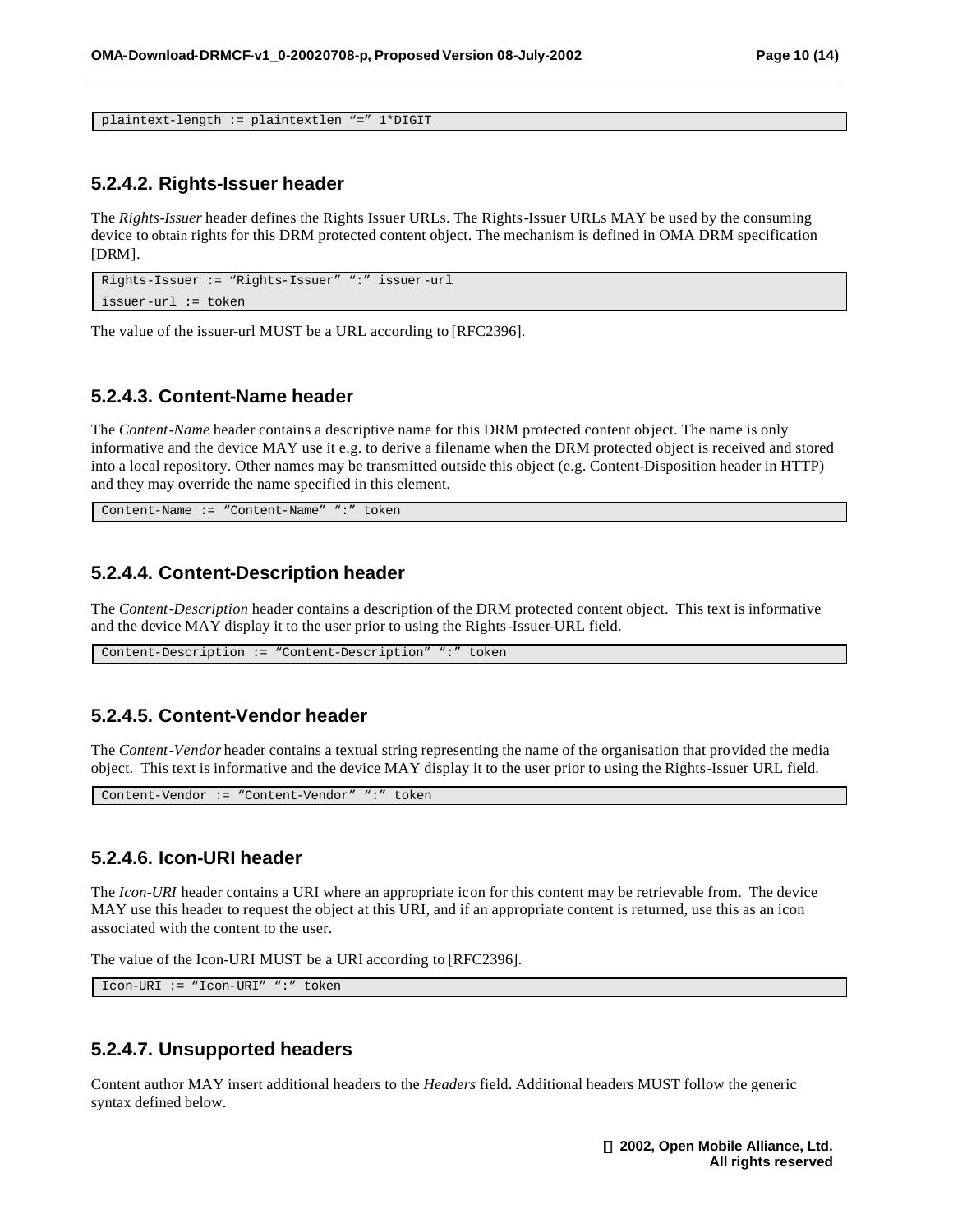Other-Header := Header-name ":" Header-value Header-name := token Header-value := token

Consuming devices MUST ignore headers that they do not recognize.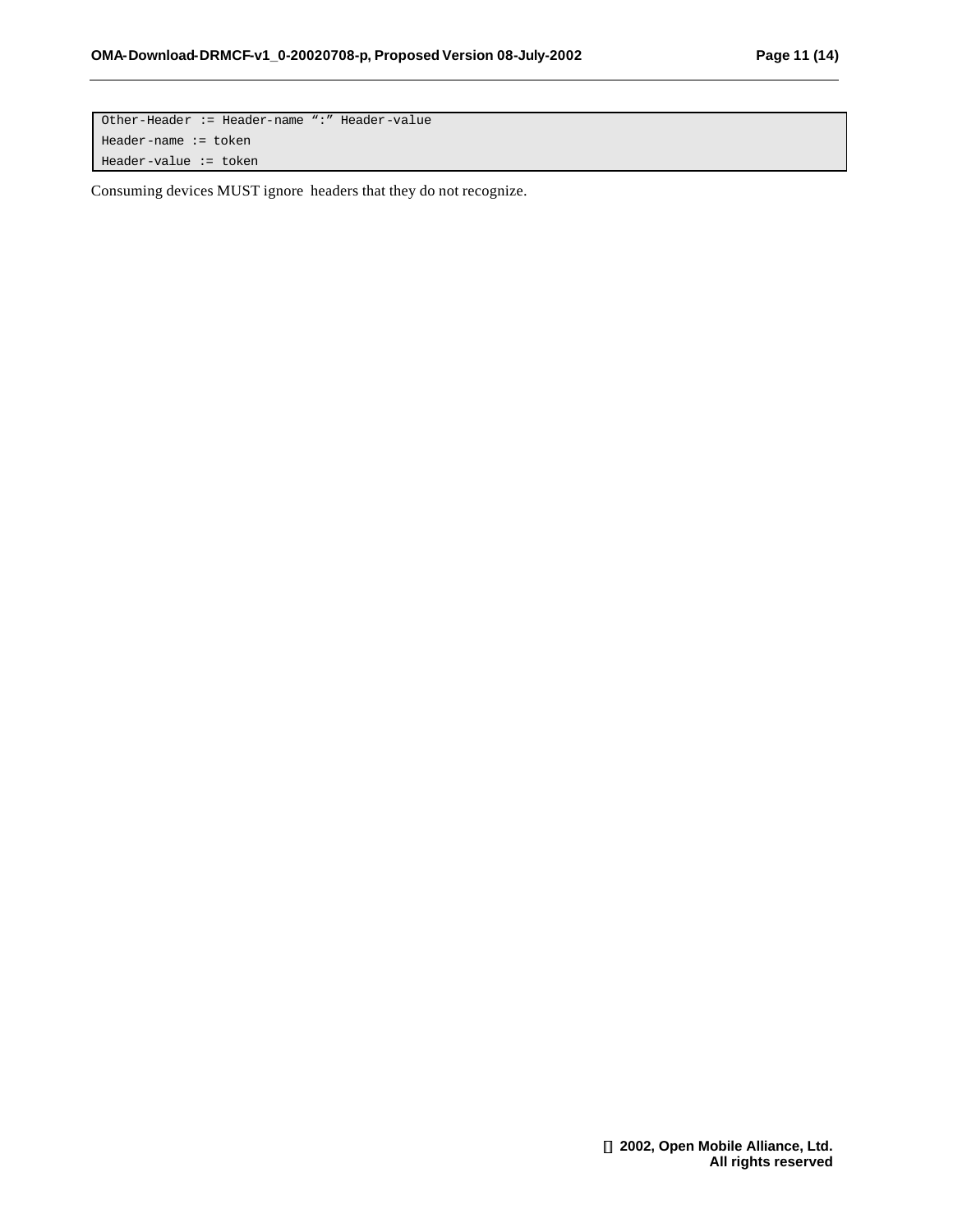# **Appendix A. Static Conformance Requirements (Normative)**

The notation used in this appendix is specified in [CREQ].

### A.1. Terminal Features

#### General terminal features

| <b>Item</b>  | <b>Function</b>       | <b>Reference</b> | <b>Status</b> | Requirement |
|--------------|-----------------------|------------------|---------------|-------------|
| DRMCF-GEN-1  | AES128CBC encryption  | 5.2.4.1          | M             |             |
|              | algorithm             |                  |               |             |
| DRMCF-GEN-2  | RFC 2630 padding      | 5.2.4.1.1        | M             |             |
|              | scheme                |                  |               |             |
| DRMCF-GEN-3  | NULL padding scheme   | 5.2.4.1.1        | M             |             |
| DRMCF-GEN-4  | Plaintext-length      | 5.2.4.1.1        | M             |             |
| DRMCF-GEN-5  | Rights-Issuer header  | 5.2.4.2          | M             |             |
| DRMCF-GEN-6  | Content-Name header   | 5.2.4.3          | $\Omega$      |             |
| DRMCF-GEN-7  | Content-Description   | 5.2.4.4          | $\Omega$      |             |
|              | header                |                  |               |             |
| DRMCF-GEN-8  | Content-Vendor header | 5.2.4.5          | $\Omega$      |             |
| DRMCF-GEN-9  | Icon-URI header       | 5.2.4.6          | $\Omega$      |             |
| DRMCF-GEN-10 | Ignore unsupported    | 5.2.4.7          | M             |             |
|              | headers               |                  |               |             |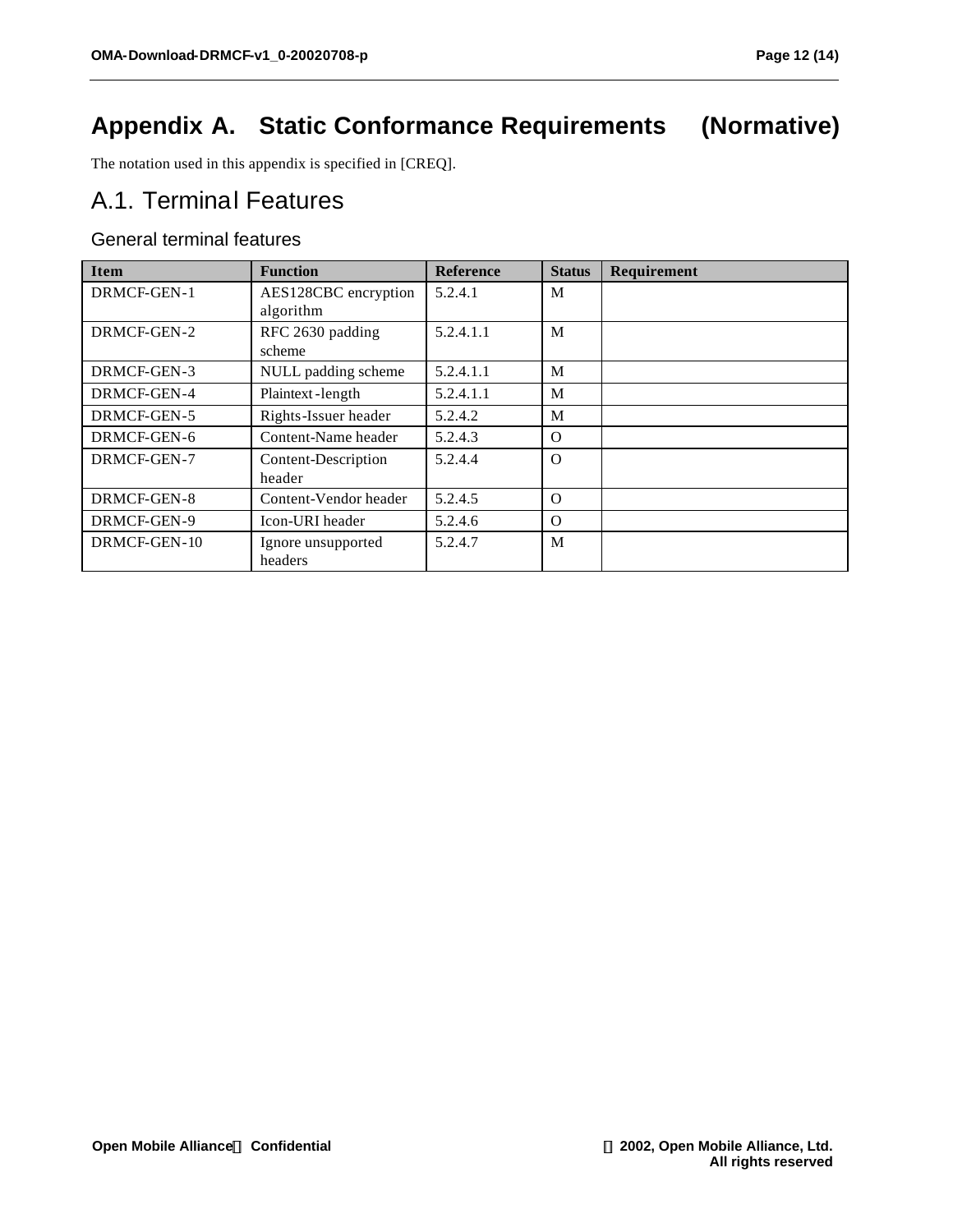# **Appendix B. Examples (Informative)**

#### **Example 1 – encrypted jpeg image**

| Application/vnd.oma.drm.content                | <b>Field name</b> | <b>Purpose</b>                                   |
|------------------------------------------------|-------------------|--------------------------------------------------|
| 01                                             | Version           | Version number                                   |
| 17                                             | ContentURILen     | Length of the ContentURI field                   |
| 0A                                             | ContentTypeLen    | Length of the ContentType field                  |
| cid: image239872@foo.bar                       | ContentURI        | The unique identifier of this content<br>object. |
| image/jpeg                                     | ContentType       | The MIME media type of the plaintext<br>data.    |
| 72                                             | HeadersLen        | Length of the Headers field                      |
|                                                |                   | $($ = decimal 114 as Uintvar $)$                 |
| 85, 54                                         | DataLen           | Length of the Data field                         |
|                                                |                   | $($ = decimal 724 as Uintvar $)$                 |
| Encryption-Method: AES128CBC                   | Headers           | Headers define additional meta data              |
| Content-Name: "Kilimanjaro Uhuru Peak"         |                   | about this content object.                       |
| Rights-Issuer: http://foo.bar/pics/image239872 |                   |                                                  |
| $03, 01, 6A, \ldots$                           | Data              | The encrypted data.                              |
|                                                |                   | 724 bytes of encrypted jpeg image.               |